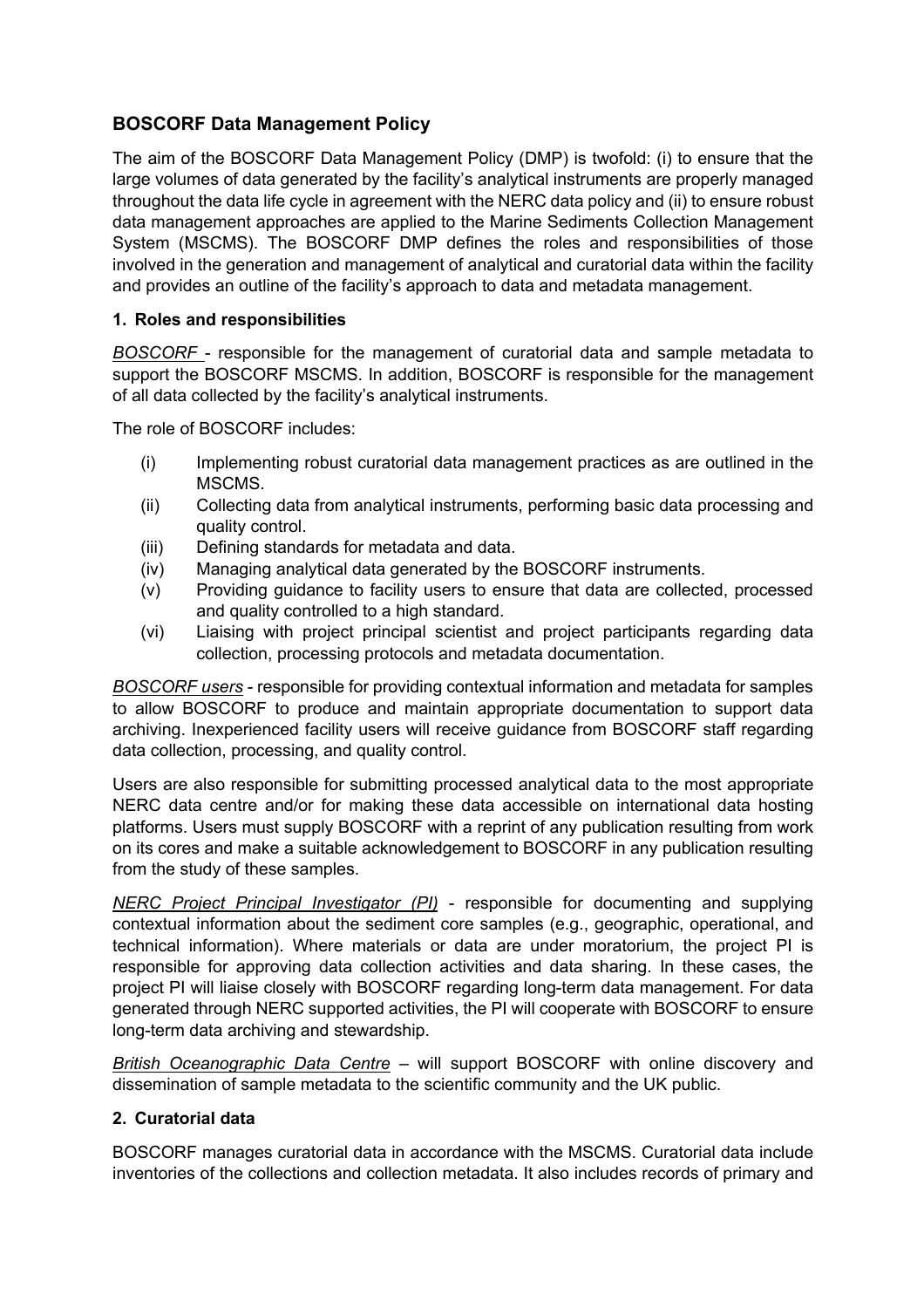secondary sampling of cores, sample loans and sample accessioning, deaccessioning, transfer, and disposal. BOSCORF staff are responsible for metadata capture, sample identification, and collection inventorying. In addition, BOSCORF staff are responsible for monitoring secondary sampling activities and tracking samples. BOSCORF users must provide comprehensive details of all sampling activities.

# **3. Analytical data**

BOSCORF operates a suite of non-destructive core analysis systems for community use. Core logging instruments include:

(i) a Cox Analytical Systems ITRAX micro-XRF Core Scanner used for the acquisition continuous downcore high resolution elemental data and radiographic images.

(ii) a Geotek Multi-Sensor Core Logging (MSCL) Standard system for the acquisition of a range of physical properties, including gamma ray attenuation, magnetic susceptibility, compressional wave velocity, and electrical resistivity.

(iii) a Geotek MSCL XYZ system fitted with a magnetic susceptibility point sensor, a Konika Minolta spectrophotometer, and an Olympus Vanta Handheld XRF analyser.

(iv) a Geotek MSCL Core Imaging System for acquisition of high-resolution linescan images.

(v) a Geotek ScoutXcan multi-angle digital 2D X-ray System.

(vi) a Hitachi TM4000Plus Tabletop Scanning Electron Microscope with an Oxford Instruments Energy Dispersive Spectroscopy (EDS) analyser.

#### **4. Analytical data management approach**

Prior to data generation on analytical instruments, BOSCORF will liaise with project PIs and facility users to establish suitable protocols for the management of the data in the short term (e.g., during project lifetime and moratorium period) and the long term (e.g., data archiving and preservation for future use). For analytical data generated from BOSCORF-held samples, data will be stored on a secure server managed by the National Oceanography Centre and ingested into the iPoint data management software which is managed by BOSCORF. Data produced from analysis of external samples will be stored on a secure server for archival purposes only (i.e., these data will not be disseminated). Records of metadata for external samples will also be kept on file when these are provided to BOSCORF.

## **5. Metadata and documentation**

Metadata are a crucial part of the BOSCORF data archive as they ensure that data can be made discoverable and understood beyond the project lifetime. All data collected on BOSCORF analytical instruments should be accompanied by suitable sample metadata. BOSCORF will work with facility users and project PIs to ensure metadata are provided. Appropriate metadata documentation will then be produced and maintained by BOSCORF for the lifetime of the data.

Metadata should comprise of contextual information about the material being analysed and the analytical details. Contextual metadata about the material should include geographic information (e.g., location and depth of the sediment core site), operational information (e.g., platform, equipment, and operator details), name of the PI responsible for cores, project, and funding details, etc.